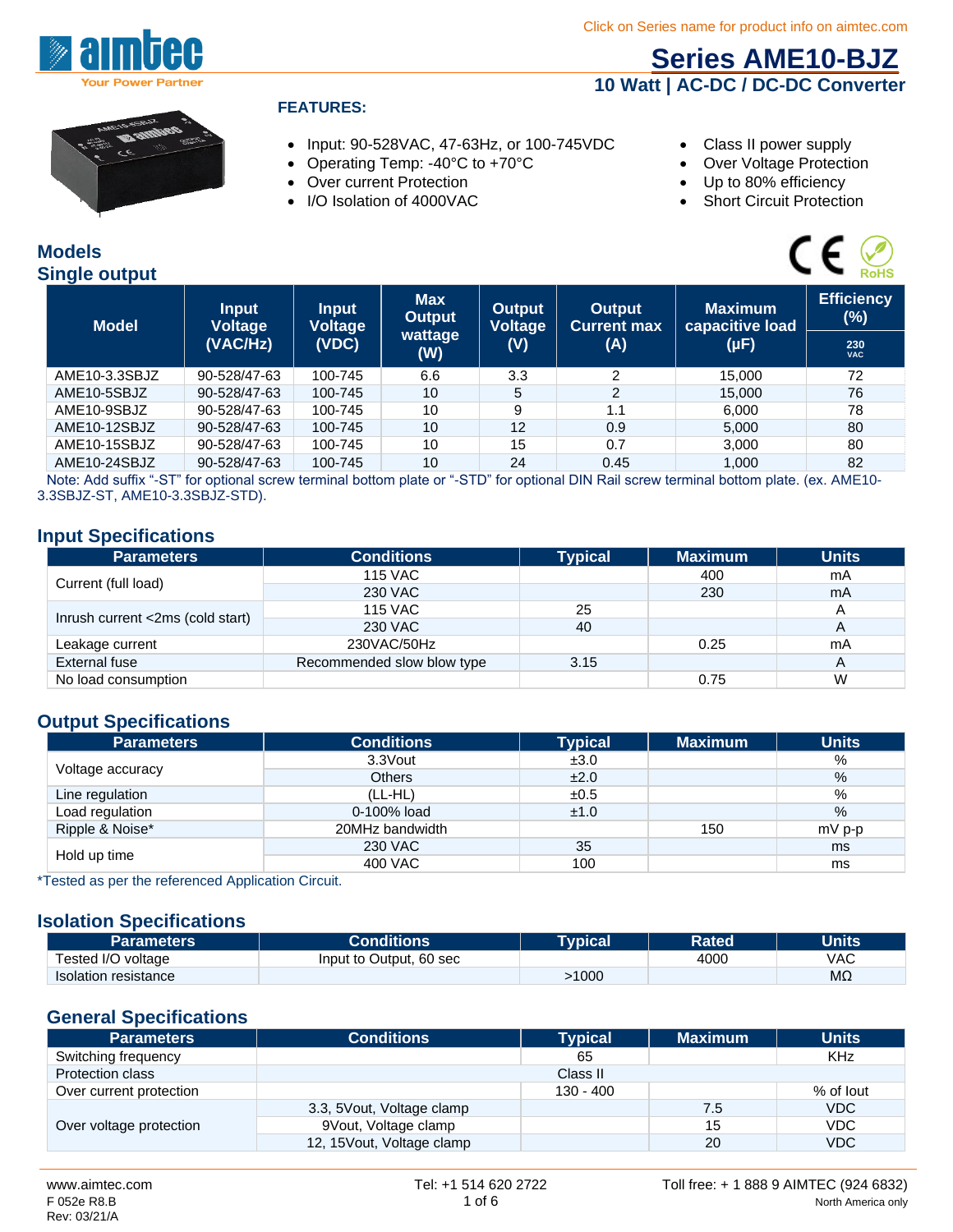

## **[Series AME10-BJZ](http://www.aimtec.com/ame10-bjz)**

| <b>Your Power Partner</b>          |                                                    |                                   |                                                   | 10 Watt   AC-DC / DC-DC Converter |
|------------------------------------|----------------------------------------------------|-----------------------------------|---------------------------------------------------|-----------------------------------|
|                                    | 24 Vout, Voltage clamp                             |                                   | 30                                                | <b>VDC</b>                        |
| Short circuit protection           |                                                    | Continuous, Hiccup, Auto recovery |                                                   |                                   |
| No-load power consumption          |                                                    |                                   | 0.75                                              | W                                 |
| Operating temperature              | See derating curve                                 | $-40$ to $+70$                    |                                                   | $^{\circ}C$                       |
| Storage temperature                |                                                    | $-40$ to $+85$                    |                                                   | °C                                |
| Temperature coefficient            |                                                    | ±0.02                             |                                                   | $%$ / $°C$                        |
|                                    | +55 to +70 $^{\circ}$ C                            |                                   |                                                   | $\%$ / $^{\circ}$ C               |
| Power derating                     | -40 to -10 $\mathrm{^{\circ}C}$                    |                                   |                                                   | $%$ / $^{\circ}$ C                |
|                                    | 90 to 110VAC                                       | 2                                 |                                                   | % / VAC                           |
|                                    | 480 to 528VAC                                      | 0.417                             |                                                   | % / VAC                           |
| Cooling                            |                                                    | Free air convection               |                                                   |                                   |
| <b>Humidity</b>                    | Non-condensing                                     |                                   | 95                                                | %RH                               |
| Soldering temperature              | Wave soldering, duration 5 to 10s                  | 260                               |                                                   | °C                                |
|                                    | Manual soldering, duration 3 to 5s                 | 360                               |                                                   | $^{\circ}C$                       |
| Case material                      | Plastic (flammability to UL 94V-0)                 |                                   |                                                   |                                   |
|                                    | PCB mountable models                               | 120                               |                                                   | g                                 |
| Weight                             | With optional -ST mounting plate                   | 170                               |                                                   | g                                 |
|                                    | With optional -STD mounting plate                  | 210                               |                                                   |                                   |
| Dimensions $(L \times W \times H)$ | PCB mountable models                               |                                   | 62.0 x 45.0 x 30.0 mm (2.44 x 1.77 x 1.18 inches) |                                   |
|                                    | With optional -ST mounting plate                   |                                   | 96.1 x 54.0 x 38.5 mm (3.78 x 2.13 x 1.52 inches) |                                   |
|                                    | With optional -STD mounting plate                  |                                   | 96.1 x 54.0 x 43.1 mm (3.78 x 2.13 x 1.70 inches) |                                   |
| <b>MTBF</b>                        | > 300 000 hrs (MIL-HDBK -217F, t=+25°C)/ Full Load |                                   |                                                   |                                   |

NOTE: All specifications in this datasheet are measured at an ambient temperature of 25°C, humidity<75%, nominal input voltage (115/230VAC) and at rated output load unless otherwise specified.

#### **Safety Specifications**

| <b>Parameters</b> |                                                 |                                                                      |
|-------------------|-------------------------------------------------|----------------------------------------------------------------------|
|                   | Information Technology Equipment                | Designed to meet EN 62368                                            |
|                   | EMI - Conducted and radiated emission           | EN55032, class B                                                     |
|                   | Electrostatic Discharge Immunity                | IEC 61000-4-2: Contact ±6KV/Air ±8KV, Criteria B                     |
|                   | RF, Electromagnetic Field Immunity              | IEC 61000-4-3: 10V/m, Criteria A                                     |
| <b>Standards</b>  | <b>Electrical Fast Transient/Burst Immunity</b> | IEC 61000-4-4: ±4KV, Criteria B                                      |
|                   | Surge Immunity                                  | IEC 61000-4-5: L-L ±2KV, Criteria B                                  |
|                   |                                                 | IEC 61000-4-5: L-L ±4KV, Criteria B with the recommended EMC circuit |
|                   | RF, Conducted Disturbance Immunity              | IEC 61000-4-6: 10Vrms, Criteria A                                    |
|                   | Voltage dips, Short Interruptions Immunity      | IEC 61000-4-11: 0-70%, Criteria B                                    |

#### **Typical Application circuit**



#### **For filtering components:**

**Choose capacitors with at least 20% voltage margin. The C2 capacitor is recommended to use electrolytic type with high frequency and low ESR rating. The C1 capacitor is recommended to use ceramic type for filtering high-frequency noise.**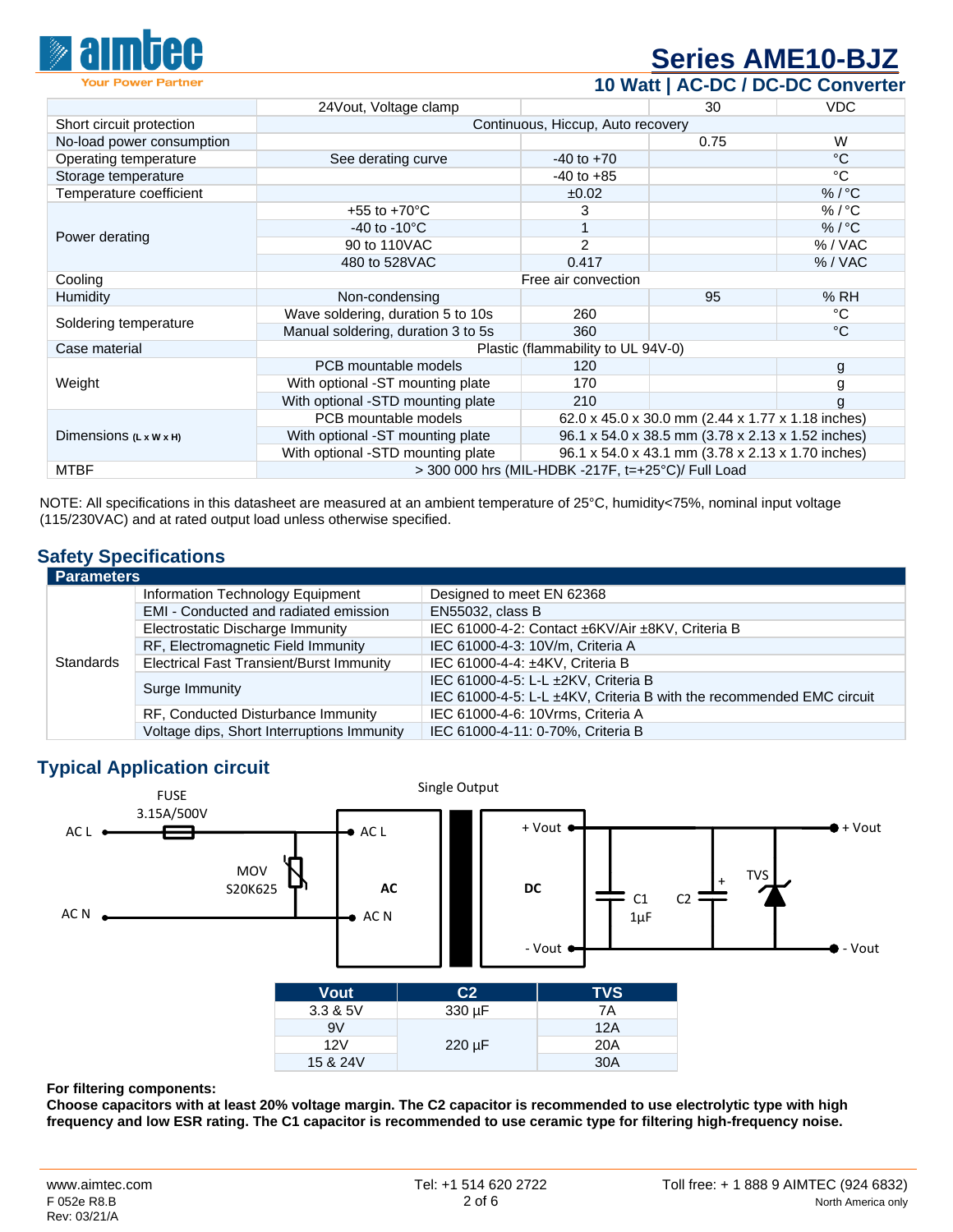

#### **Single Phase EMC recommended circuit**



#### **3 Phase 4 Wire EMC recommended circuit**



Full-wave Rectification for 4KV differential mode inrush standard

#### Half-wave Rectification for 4KV differential mode inrush standard



| Vout     | C <sub>2</sub> | <b>TVS</b> |
|----------|----------------|------------|
| 3.3 & 5V | 330 µF/50V     | 7A         |
| 9V       |                | 12A        |
| 12V      | 220 µF/50V     | 20A        |
| 15 & 24V |                | 30A        |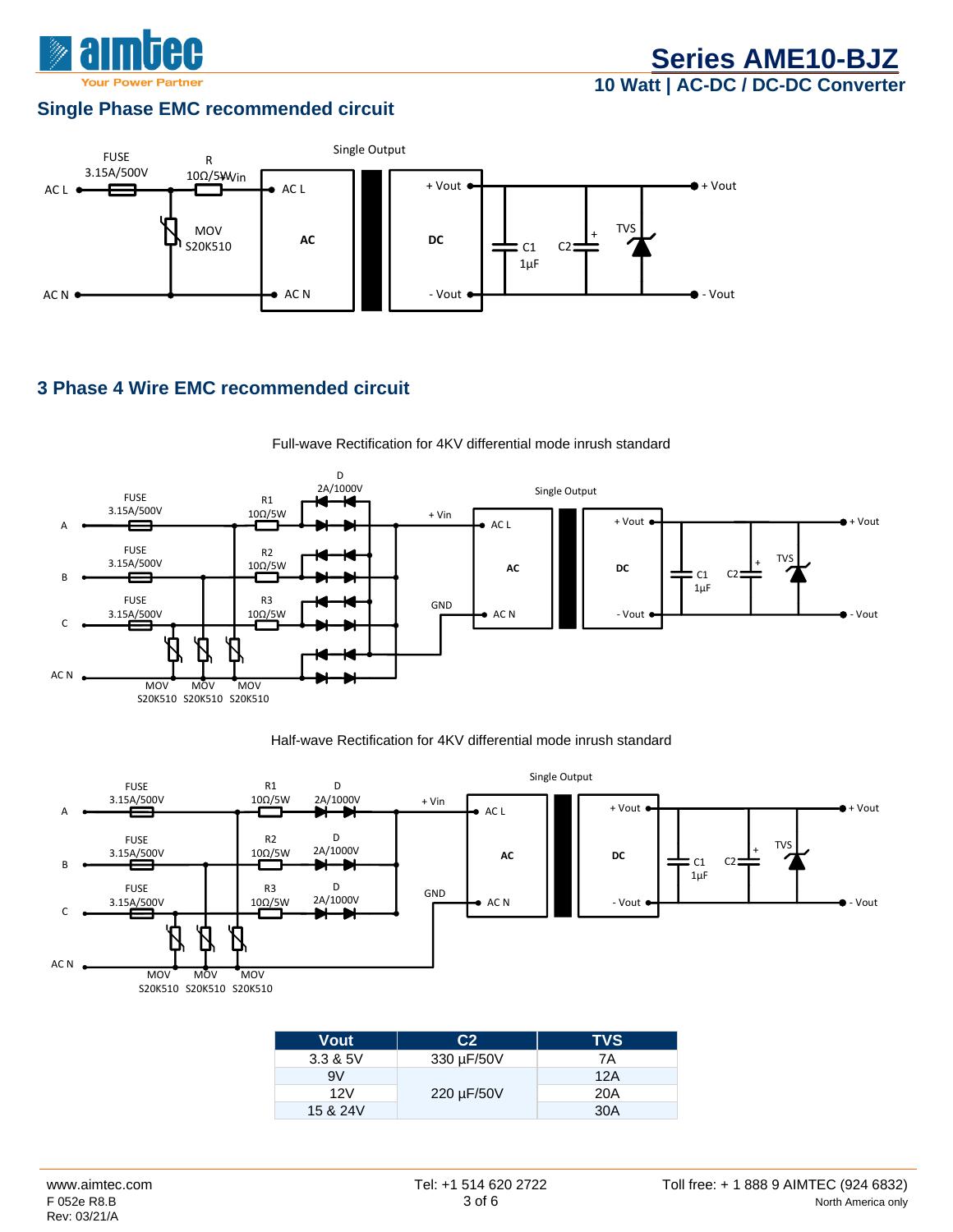

# **[Series AME10-BJZ](http://www.aimtec.com/ame10-bjz)**







#### **10 Watt | AC-DC / DC-DC Converter Dimensions Dimensions Pin Out Specifications**

| Pin  | <b>Single</b>            |
|------|--------------------------|
| $1*$ | AC Input (N) or (L1)     |
| 2*   | AC Input $(L)$ or $(L2)$ |
| 3    | - V output               |
|      | $+V$ output              |

\* Note:Input Pins 1 and 2 can be "N" and "L" respectively when the input voltage is supplied from a single phase.

Input Pins 1 and 2 can be "L1" and "L2" respectively when the input voltage is supplied from 3 phase line to line voltage 208-480Vac (208 Y/ 120V 3-phase, 240 Y/ 120V 3-phase, 400 Y/ 230V 3-phase or 480 Y/ 277V 3-phase).

#### **With optional -ST bottom plate**



**Pin Out Specifications**

| Pin | <b>Single</b> |
|-----|---------------|
|     | No Pin        |
| 2   | AC Input (N)  |
| 3   | AC Input (L)  |
| 4   | +V Output     |
| 5   | No Pin        |
| 6   | No Pin        |
| 7   | No Pin        |
| ጸ   | -V Output     |

Tightening torque: 0.4N-m max.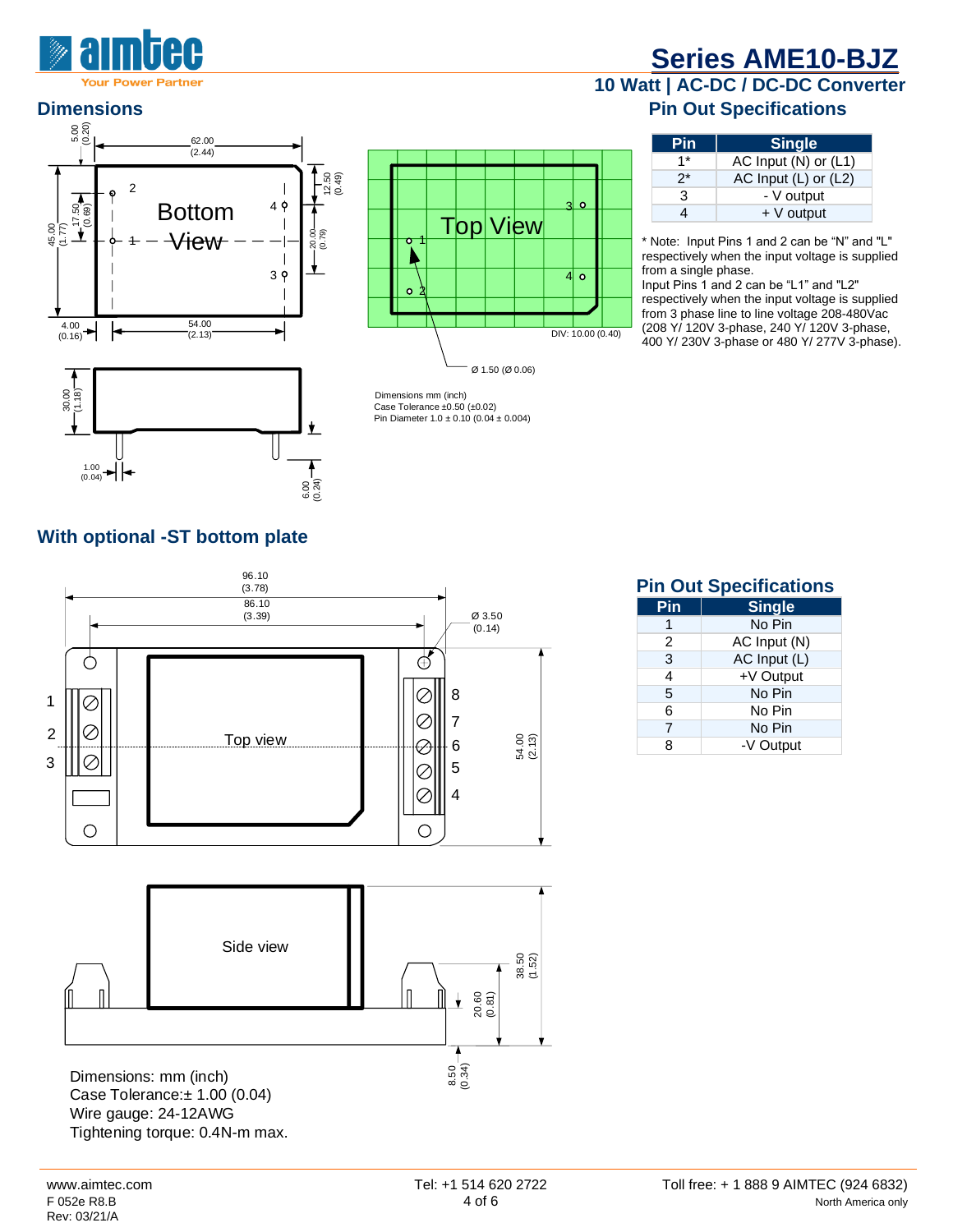

#### **With optional -STD bottom plate Access 20 and 20 and 20 and 20 and 20 and 20 and 20 and 20 and 20 and 20 and 20 and 20 and 20 and 20 and 20 and 20 and 20 and 20 and 20 and 20 and 20 and 20 and 20 and 20 and 20 and 20 and**



**[Series AME10-BJZ](http://www.aimtec.com/ame10-bjz)**

# **10 Watt | AC-DC / DC-DC Converter**

| Pin | <b>Single</b> |
|-----|---------------|
| 1   | No Pin        |
| 2   | AC Input (N)  |
| 3   | AC Input (L)  |
| 4   | +V Output     |
| 5   | No Pin        |
| 6   | No Pin        |
| 7   | No Pin        |
| 8   | -V Output     |

Dimensions: mm (inch) Case Tolerance:± 1.00 (0.04) Wire gauge: 24-12AWG Tightening torque: 0.4N-m max. DIN Rail TS35

#### **Derating**





**Input Voltage VAC (VDC)**

480 (675)

90 (100) (155) 110

0

 $528$ (745)